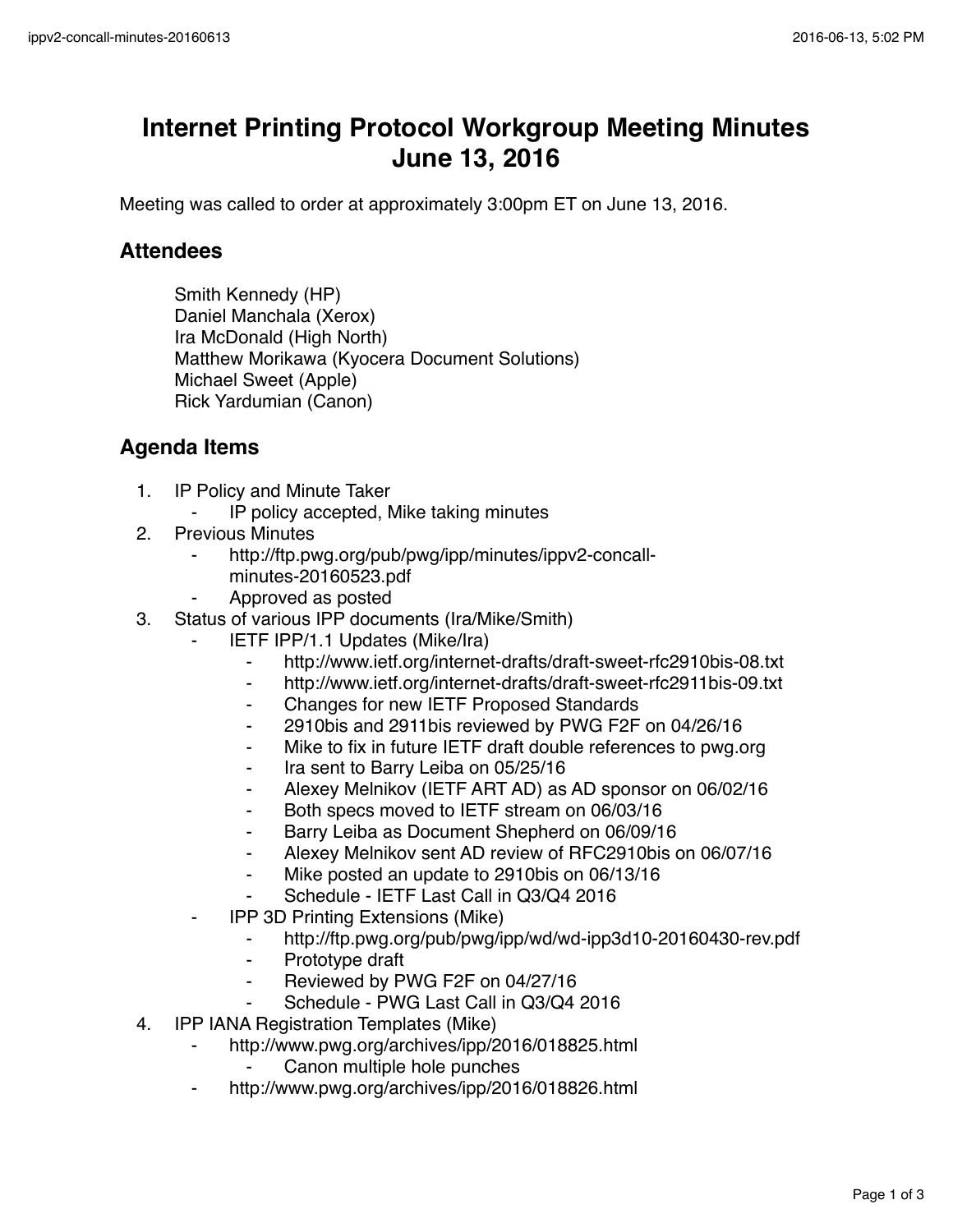- **HP** media sizes
- ⁃ Approved as posted
- Action: Mike to send updated IANA IPP registrations to Ira
- 5. IPP Implementor's Guide v2 (Smith/Mike)
	- http://www.pwg.org/archives/ipp/2016/018829.html
	- http://www.pwg.org/archives/ipp/2016/018830.html
	- ⁃ "job-constraints-supported" example issue from Smith 05/29/16
	- ⁃ Reply from Mike 05/30/16
	- ⁃ Issue is that section 5.6.8 of PWG 5100.13 does not explicitly mention 1setOf syntax for member attributes that are normally single-valued.
	- ⁃ Would be useful to provide examples of both, show equivalency of separate and combined duplex constraint examples
	- Action: Smith to submit issue on PWG 5100.13 to clarify 1setOf usage for constraints in section 5.6.8
- 6. IPP Everywhere Self-Cert / Tools / Issues (Smith/Mike)
	- http://ftp.pwg.org/pub/pwg/candidates/csippeveselfcert10-20160219-5100.20.pdf
	- http://www.pwg.org/archives/ipp/2016/018828.html
	- Various issues discussed by IPP WG on 05/23/16
	- Add Print Server requirements issue from Smith on 05/26/16
		- Existing document already includes servers
		- ⁃ Issue: Purely logical devices (process and send PDF to XYZ) have no "media-empty" or "media-needed", nothing to identify, etc. - how to handle?
			- ⁃ Add a checkbox on the submission form ("This is a server with no hardware output device"?) to allow those tests to fail
			- ⁃ Track on github with issue #11: https://github.com/istopwg/ ippeveselfcert/issues/11
		- Action: Mike to put together a list of attributes, operations, and/or values that cannot be supported by an IPP Everywhere print server (Issue #11)
- 7. IPP Finishings 2.1 (Smith)
	- http://ftp.pwg.org/pub/pwg/ipp/wd/wd-ippfinishings21-20160509-rev.pdf
	- http://ftp.pwg.org/pub/pwg/ipp/slides/Finishings-2.1-Orientation-and-Feed-Orientation-Extensions-2016-06-09.pdf
		- Slide 4: Need to separate the Client Intent and how the printer applies that intent
		- How to handle constraints?
		- Simplify to just portrait and landscape documents
		- Separate slide to show portrait as short and long edge feed input document on left, then media sheet as it comes from tray, then paper path ("hot dogs"), then the output that is created
	- Certain constraints are "soft" (staple angle) where printer can easily satisfy the user intent with small adjustments
	- Other constraints are "hard" (staple with envelopes, letterhead, preprinted forms, etc.) where printer cannot rotate page image to satisfy user intent
	- Slides 12-19: